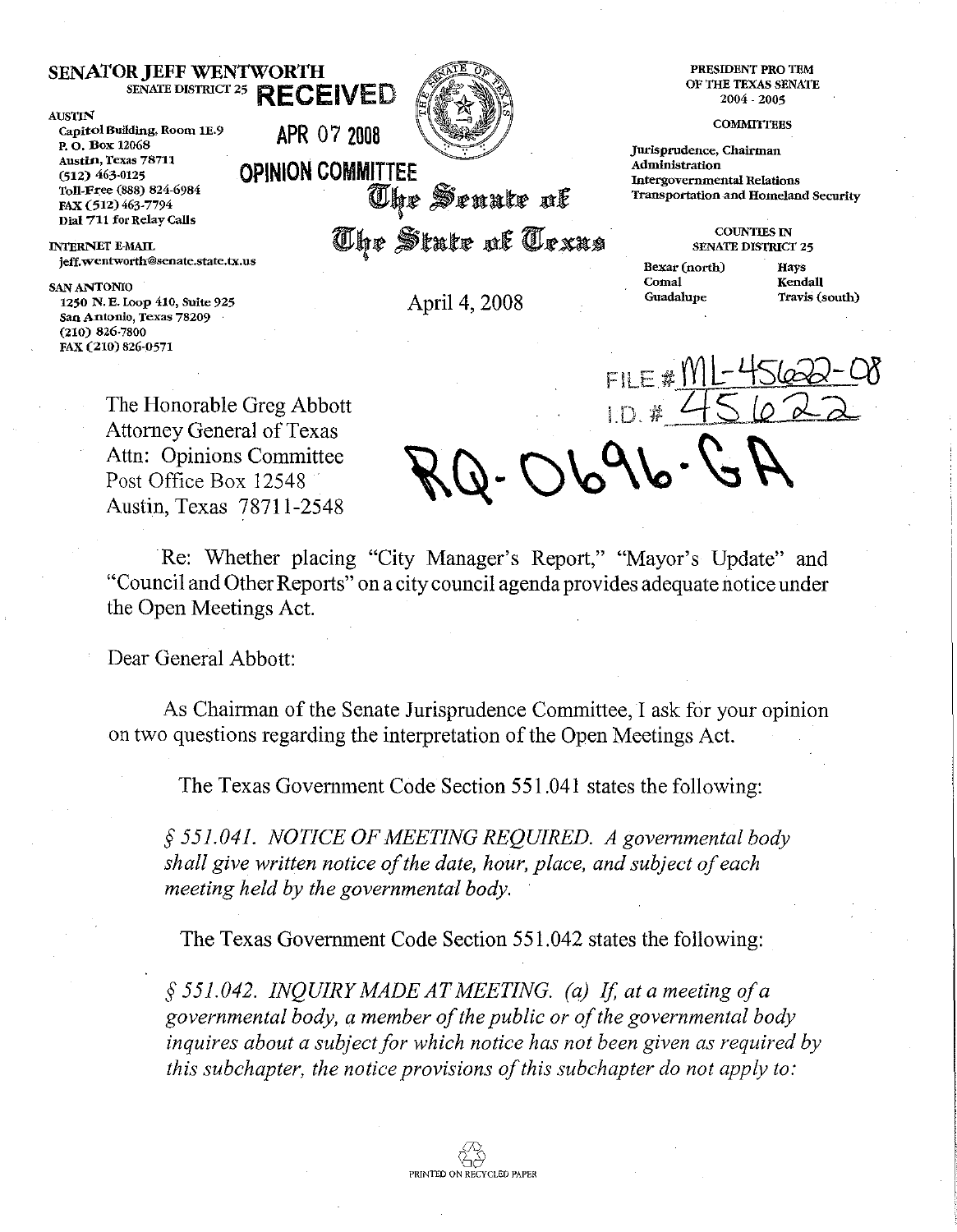*(1) a statement ofspecific factual information given in response to the inquiry; or*

*(2) a recitation ofexisting policy in response to the inquiry.*

*(b) Any deliberation of or decision about the subject of the inquiry shall be limited to a proposal to place the subject on the agenda for a subsequent meeting.*

For several years, the Corpus Christi City Council Agenda has traditionally included items to provide for "City Manager's Report," "Mayor's Update" and "Council and Other Reports."

The "City Manager's Report" has traditionally included such tiems as information about upcoming agenda items, date and time information for various local meetings, brief statements on the status of various City department issues, description of items to be presented at future City Council agendas, announcements of City awards, and the introduction of new department directors.

During the "Mayor's Update" and "Council and Other Reports," the Mayor and City Council members typically advise the City Manager of a complaint received from a citizen, the location of potholes that need repair, news or development of a city-related matter, or a general "thank you."

The City Council was recently advised that agenda items such as "City Manager's Report," "Mayor's Update," and "Council and Other Reports," may not provide the public with sufficient notice of the subjects to be discussed under the Open Meetings Act and, therefore, should be eliminated.

The City has traditionally identified City Manager's topics on the Agenda as follows:

## "CITY MANAGER'S REPORT

Upcoming items."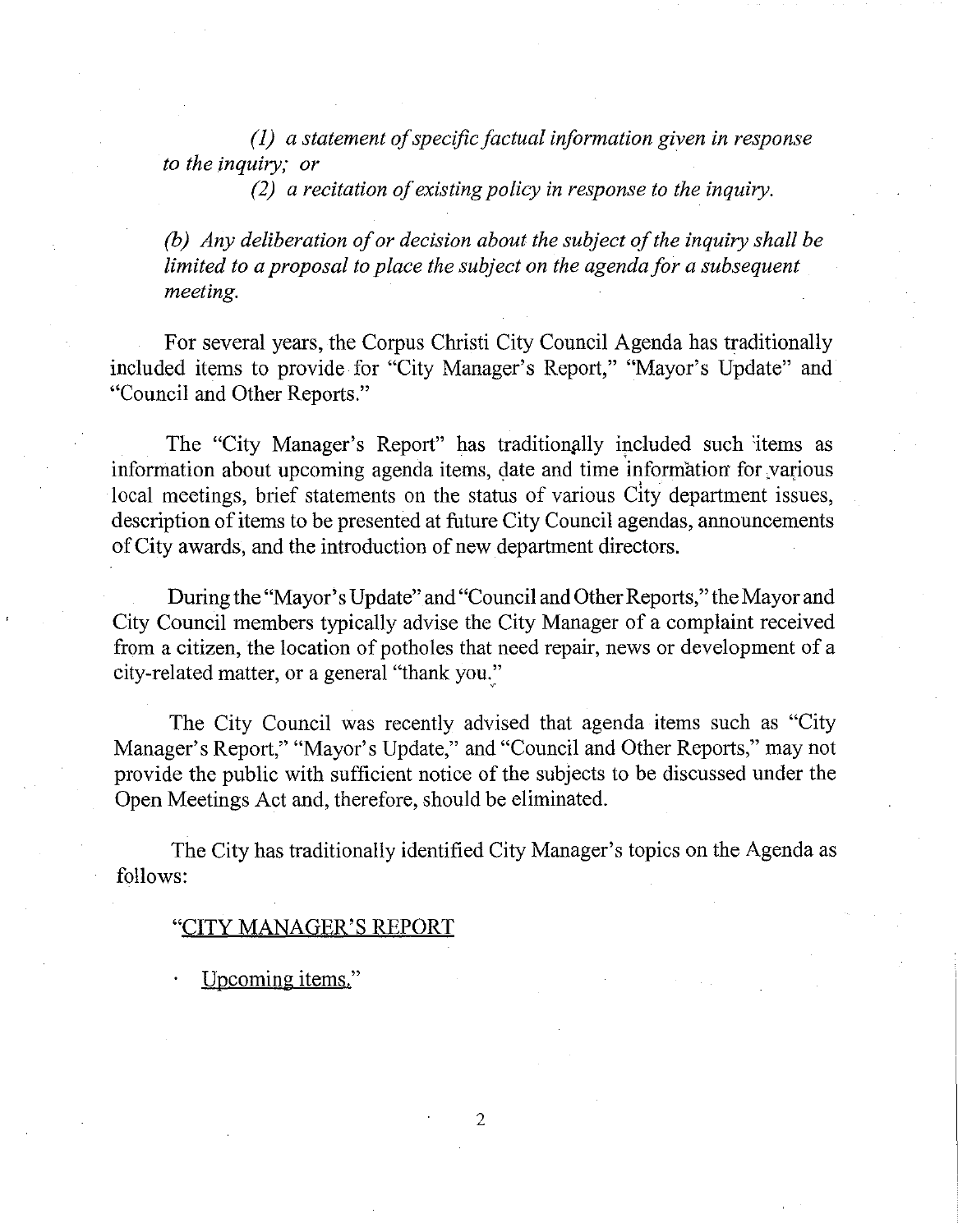For example, here is a summary from City Council minutes for five meetings held from December II, 2007, through January 29, 2008, regarding information provided by City Manager during "City Manager's Report" at the City Council meetings:

- New delivery dates for City Council agenda packets
- Information about possible dates for City Council retreats
- Statement that staff is working on report for certain water garden repairs

Statement that the Environment Projects Office is operational and working on water lab compliance issues

Congratulations to City departments and employees for various awards

- Announcement of new wi-fi hot spots
- Statement that stations will be set up at various locations for citizen input regarding Bond 2008 project
- Announcing fire academy class graduation
- Announcing Holiday schedule for City services
- Providing information about funeral services for Police Officer
- Statement that City is requesting state assistance in analysis of traffic incident that resulted in death of Police Officer
- Providing information regarding scheduled date for demolition of building on airport property

Announcing that Corpus Christi named as finalist for best place to work

- Statement that Staff is working on refinancing of bonds
- Providing information regarding Doddridge Street construction schedule dates
- Statement that staffis working on building fees audit
- Announcement of the appointment of new Intergovernmental Relations Director

The City has traditionally identified Mayor and Council reports on the agenda as follows:

#### "REPORTS:

"The following reports include questions by Council to Staffregarding City policies or activities: request by Council for information or reports from Staff: reports of activities of individual Council members and Staff: constituent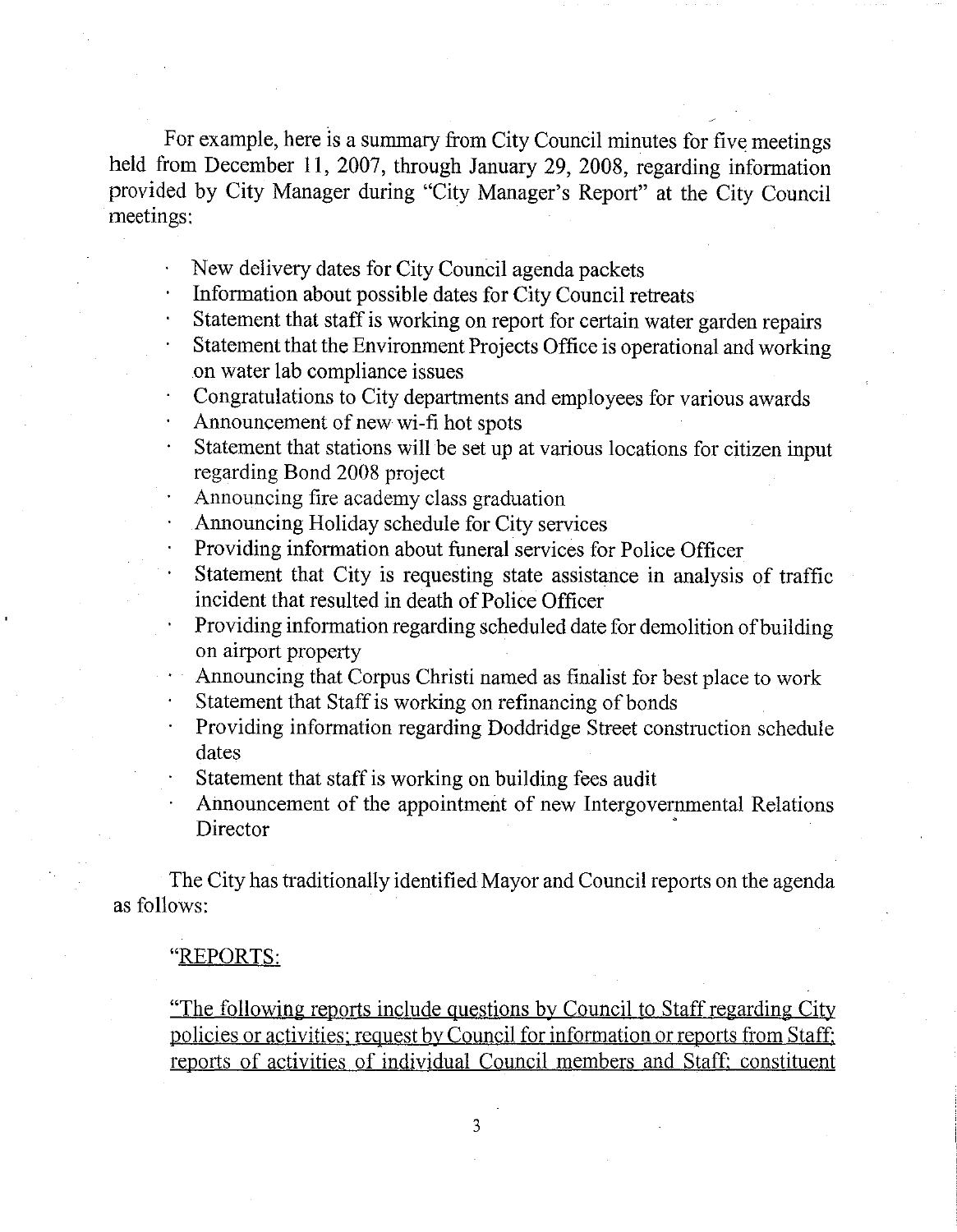concerns: current topics raised by media: follow-up on Staff assignments; scheduling of future Council meetings and activities: and other brief discussions regarding city-related matters.

## MAYOR'S uPDATE

# COUNCIL AND OTHER REPORTS"

The following is a summary from City Council meeting minutes from five meetings held from December **II,** 2007, through January 29, 2008, regarding information provided by Mayor and City Council members during "Mayor's Report" or "Council and Other Reports":

- Announcement regarding Council member's grandson's military service
- Thank you to City employees for their hard work
- Request for Animal Control staff follow-up
- Request for pothole repair for staff follow-up
- Request for information on Development Services Advisory Group
- Holiday Greetings
- Graffiti complaints for staff follow-up
- Signage issue for staff follow-up
- Condolences to family of Police Officer killed in line of duty
- Announcement that Astros caravan and Fox Sports were in Corpus Christi
- Condolences to families of deceased soldiers
- Thank you to NAACP for banquet invitation
- Thank you to Corpus Christi ISD for Vision 2020 program
- Thank you to Delta SigmaTheta Sorority alumni for Martin Luther King march
- Request for update on department head director and council calendar
- Request for copy of minutes from recent beach meeting
- Request for summary of the stakeholders' meeting on stormwater
- Request a review of the ordinance defining single family residences
- Ordinance relating to estate sales and illegal signs
- Invitation to public to attend Mardi Gras in downtown area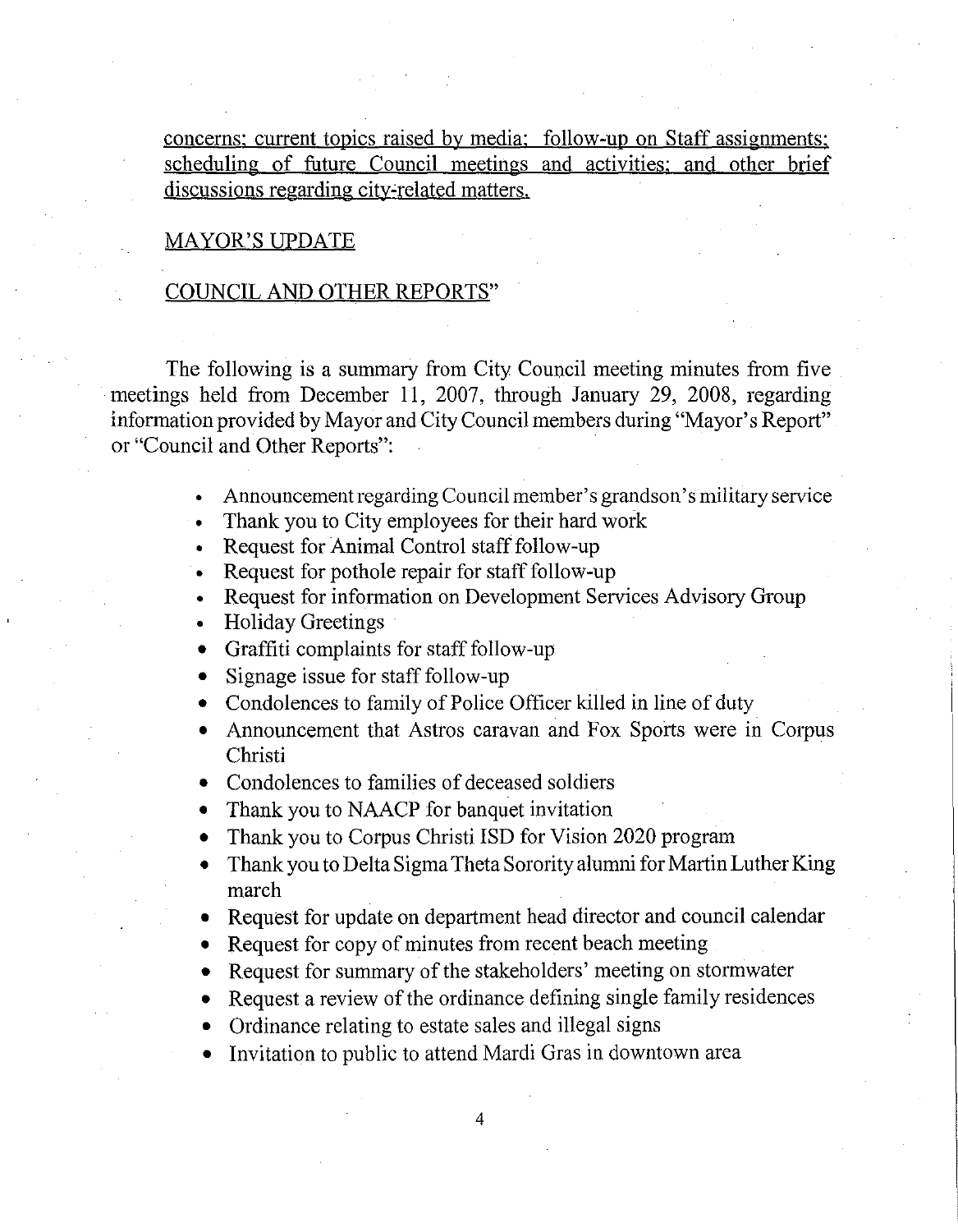- Request for staff to develop guidelines to improve water quality of runoffinto the estuaries
- Request to include sign recommendations in Bond 2008 project
- Request for staff to look into complaint regarding release of vehicle from impound
- Thank you to stafffor attending various meetings and providing various assistance
- Announcement of date and location for Town Hall meeting
- Question for information regarding graffiti truck operation
- Condolences to family of former Council member
- Request for staff to investigate possible business incentive for new coffee shop
- Question regarding how to encourage authorities to develop stronger enforcement laws regarding graffiti
- Request regarding drainage issue
- Request for report on factors affecting American Bank Center's schedule of events
- Congratulations to local high school
- Request from Tuloso Midway ISD
- Request for status on signage for Seatown

In the 2008 Open Meetings Act Handbook, page 26, it states "a governmental body must give the public advance written notice of the subjects it will consider in an open meeting or a closed executive session." The Handbook further states on page 26 that "the notice must be sufficient to apprise the general public of the subjects to be considered during the meeting." In the "Texas Open Meetings Act Made Easy," on page 8, it asks, "Does an agenda posting indicating 'employee briefing session' or 'staff briefing session' provide adequate notice of the subjects to be discussed?" The answer states, "An agenda posting simply indicating 'employee briefing session' or 'staffbriefing session' does not provide the public with sufficient notice as to the subjects to be discussed at a public meeting. Unlike sessions involving 'public comment,' language that is considered adequate notice for comments of the general public, a local entity is in a better position to ascertain from its employees or officers in advance what subjects will be addressed. Accordingly, posted agendas simply indicating 'employee briefing sessions' give inadequate notice."

5